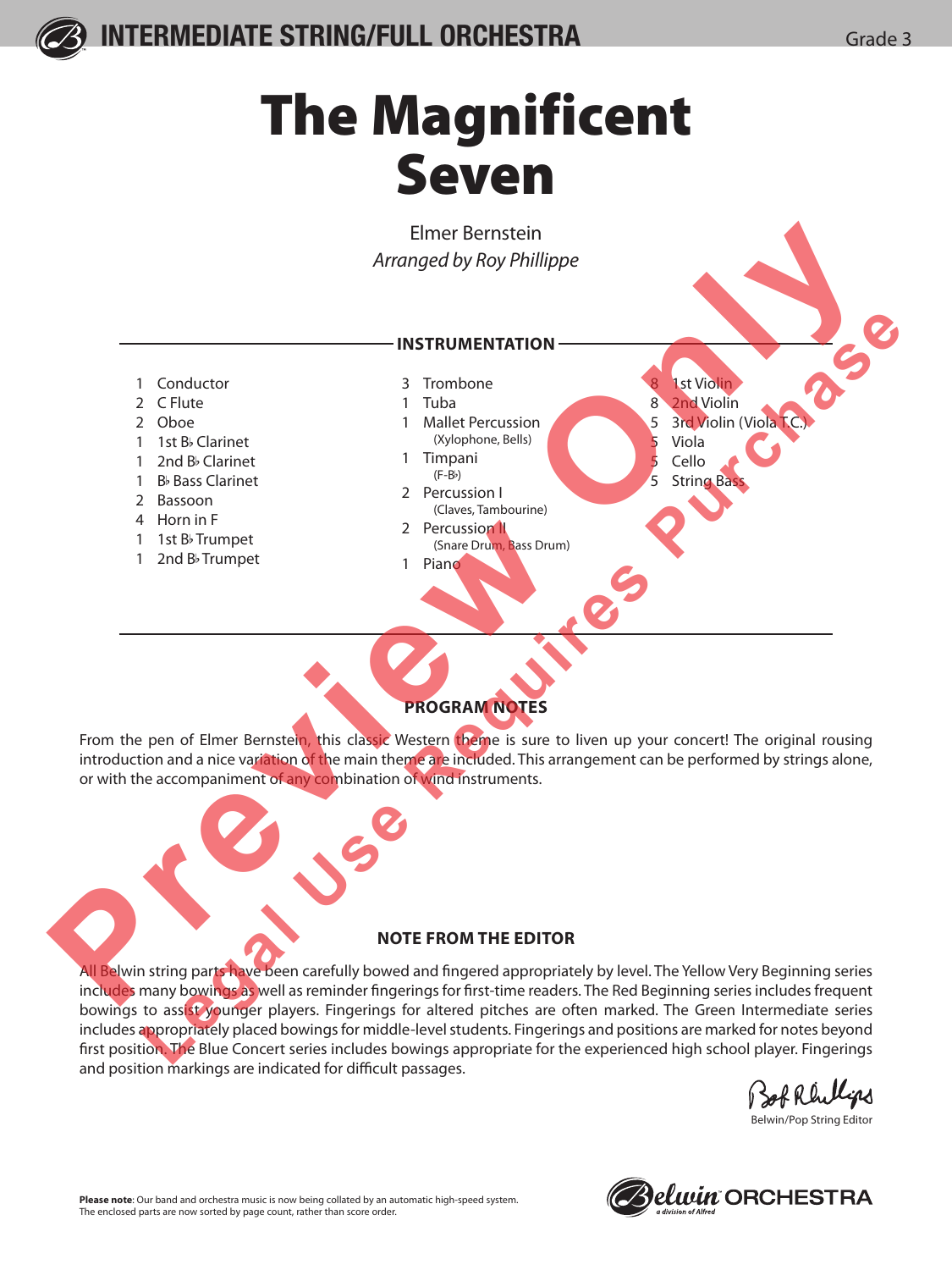## The Magnificent Seven



**All rights reserved including Public Performance. All rights reserved including Public Performance**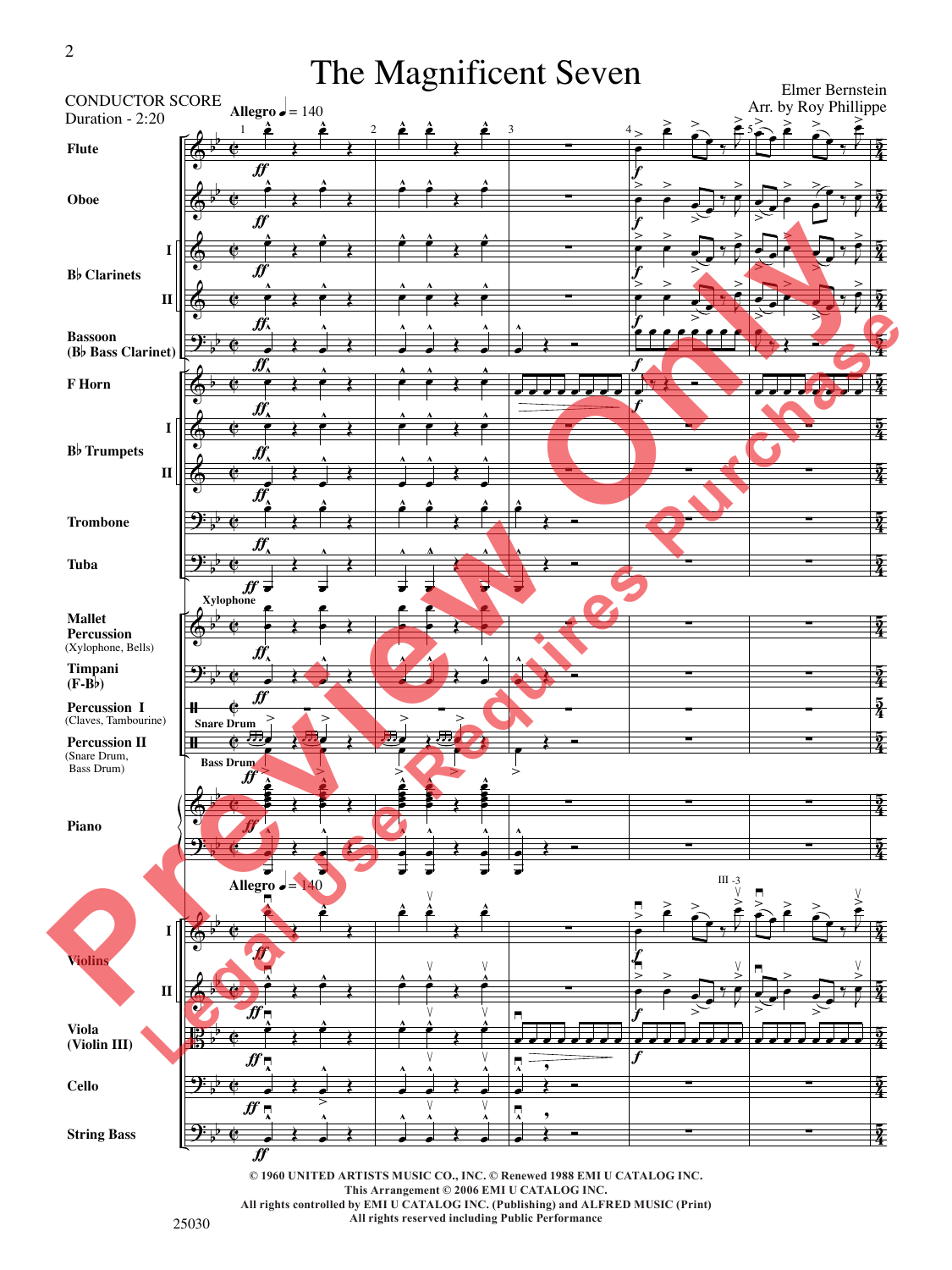&&&&?&&&??&?ãã&?&&B?? b b b b b b bb b b b b b b b b b b b b b b b b b b b b b 454545454545454545454545454545454545454545 434343434343434343434343434343434343434343 444444444444444444444444444444444444444444 434343434343434343434343434343434343434343 444444444444444444444444444444444444444444 **Fl. Cls. Tpts. Vlns. Ob. Bsn. (B** b **B. Cl.) Hn. Trb. Tuba Timp. Vla. (Vln. III) Cello Str. Bass I III III II Mlts. Perc. II Pno. Perc. I** 6 œ> œ œ> œ> œ ‰ Jœ> œ> œ> œ> œ œ> œ> œ ‰ jœ> œ> œ> œ> œ œ> œ> œ ‰ Jœ> œ> œ> œ> œ œ> œ> œ ‰ Jœ> œ> œ> œ œ œ œ Jœ ‰ Ó jœ ‰ Œ œ œ œ œ œ œ ∑∑∑∑ Ó Œ ‰ Jœf œ œ ∑∑∑∑∑ œ>≥ œ œ> œ> œ ‰ Jœ>≤ I -3 œ> œ> œ>≥ œ œ> œ> œ ‰ jœ>≤ œ> œ> ϳ œ œ œ œ œ œ œ œ œ ∑∑ ,,,,, 7 ‰ Jœ>ƒ œ> œ œ> œ ‰ Jœ>ƒ œ> œ œ> œ ‰ Jœ>ƒ œ> œ œ> œ ‰ Jœ>ƒ œ> œ œ> œ œ>ƒ œ> œ> œ> œ> œ> œƒ œ œ œ ‰ Jœ>ƒ œ> œ œ> œ ‰ Jœ>ƒ œ> œ œ> œ œ>ƒ œ> œ> œ> œ> œ> œ ƒ > œ> œ> œ> œ> œ> ‰ Jœƒ œ œ œ œ œ^ ƒ Œ Œ <sup>∑</sup> ‰ jœ œ <sup>œ</sup> <sup>œ</sup> œ œƒ Œ Œ ∑∑ ‰ Jœ>≤ ƒ œ>≥ œ œ> œ ‰ Jœ>≤ ƒ œ>≥ œ œ> œ œ≥ƒ œ œ œ œ>≥ƒ œ> œ> œ> œ> œ> œ>≥ƒ œ> œ> œ> œ> œ> , 8 ‰ Jœ> œ> œ œ> œ œ> ‰ Jœ> œ> œ œ> œ œ> ‰ Jœ> œ> œ œ> œ œ> ‰ Jœ> œ> œ œ> œ œ> ‰ jœ> œ> œ> œ> œ> œ. ‰ j œ œ œ œ œ œ ‰ Jœ> œ> œ œ> œ œ> ‰ Jœ> œ> œ œ> œ œ> ‰ jœ> œ> œ> œ> œ> œ> ‰ jœ> œ> œ> œ> œ> œ> ‰ Jœ œ œ œ œ œ ∑∑ ‰ j œ œ œ œ œ œ ∑∑ ‰ Jœ>≤ œ>≥ œ œ> œ œ> ‰ Jœ>≤ œ>≥ œ œ> œ œ> ‰ jϲ œ œ œ œ œ œ ‰ jœ>≤ œ> œ> œ> œ> œ> ‰ jœ>≤ œ> œ> œ> œ> œ> ,,,,, 9 ‰ Jœ> œ> œ œ> œ ‰ Jœ> œ> œ œ> œ ‰ Jœ> œ> œ œ> œ ‰ Jœ> œ> œ œ> œ ‰ jœ> œ> œ œ> œ ‰ j œ œ œ œ œ ‰ Jœ> œ> œ œ> œ ‰ Jœ> œ> œ œ> œ ‰ jœ> œ> œ œ> œ ‰ jœ> œ> œ œ> œ ‰ Jœ œ œ œ œ ∑∑ ‰ j œ œ œ œ œ ∑∑ ‰ Jœ>≤ œ>≥ œ œ> œ ‰ Jœ>≤ œ>≥ œ œ> œ ‰ jϲ œ œ œ œ ‰ jœ>≤ œ>≥ œ œ> œ ‰ jœ>≤ œ>≥ œ œ> œ 10 ‰ Jœ> œ> œ œ> œ œ> œ> ‰ Jœ> œ> œ œ> œ œ> œ> ‰ Jœ> œ> œ œ> œ œ> œ> ‰ Jœ> œ> œ œ> œ œ> œ> ‰ jœ> œ> œ œ> œ œ> œ> ‰ j œ œ œ œ> œ œ> œ> ‰ Jœ> œ> œ œ> œ œ> œ> ‰ Jœ> œ> œ œ> œ œ> œ> ‰ jœ> œ> œ œ> œ œ> œ> ‰ jœ> œ> œ œ> œ œ> œ> ‰ Jœ œ œ œ œ œ œ ∑∑ ‰ j œ œ œ œ œ œ œ ∑∑ ‰ Jœ>≤ œ>≥ œ œ> œ œ>≥ œ>≤ ‰ Jœ>≤ œ>≥ œ œ> œ œ>≥ œ>≤ ‰ jϲ œ œ œ>≥ œ œ> œ> ‰ jœ>≤ œ>≥ œ œ> œ œ>≥ œ>≤ ‰ jœ>≤ œ>≥ œ œ> œ œ>≥ œ>≤ **Preview Only Legal Use Requires Purchase**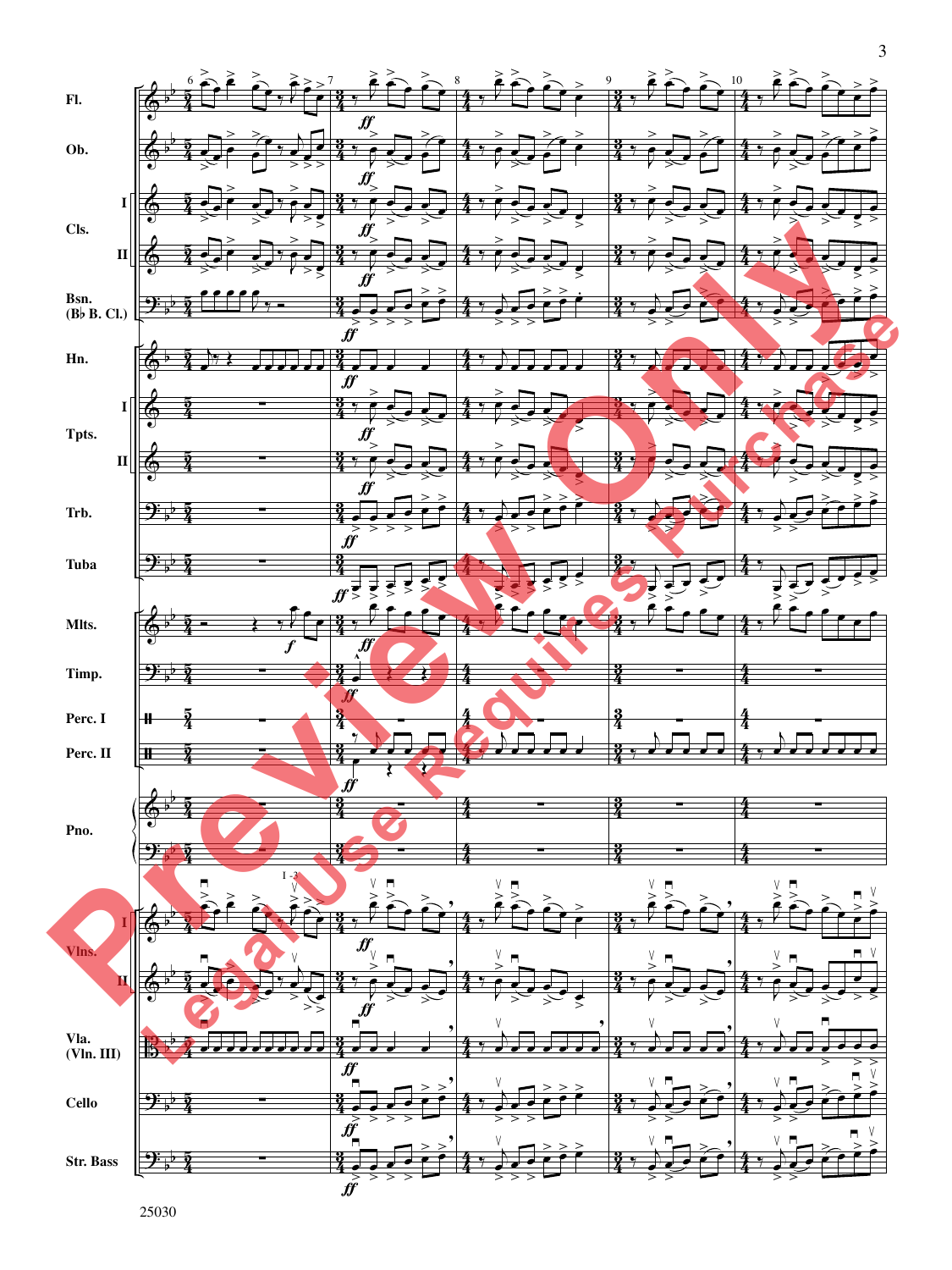![](_page_3_Figure_0.jpeg)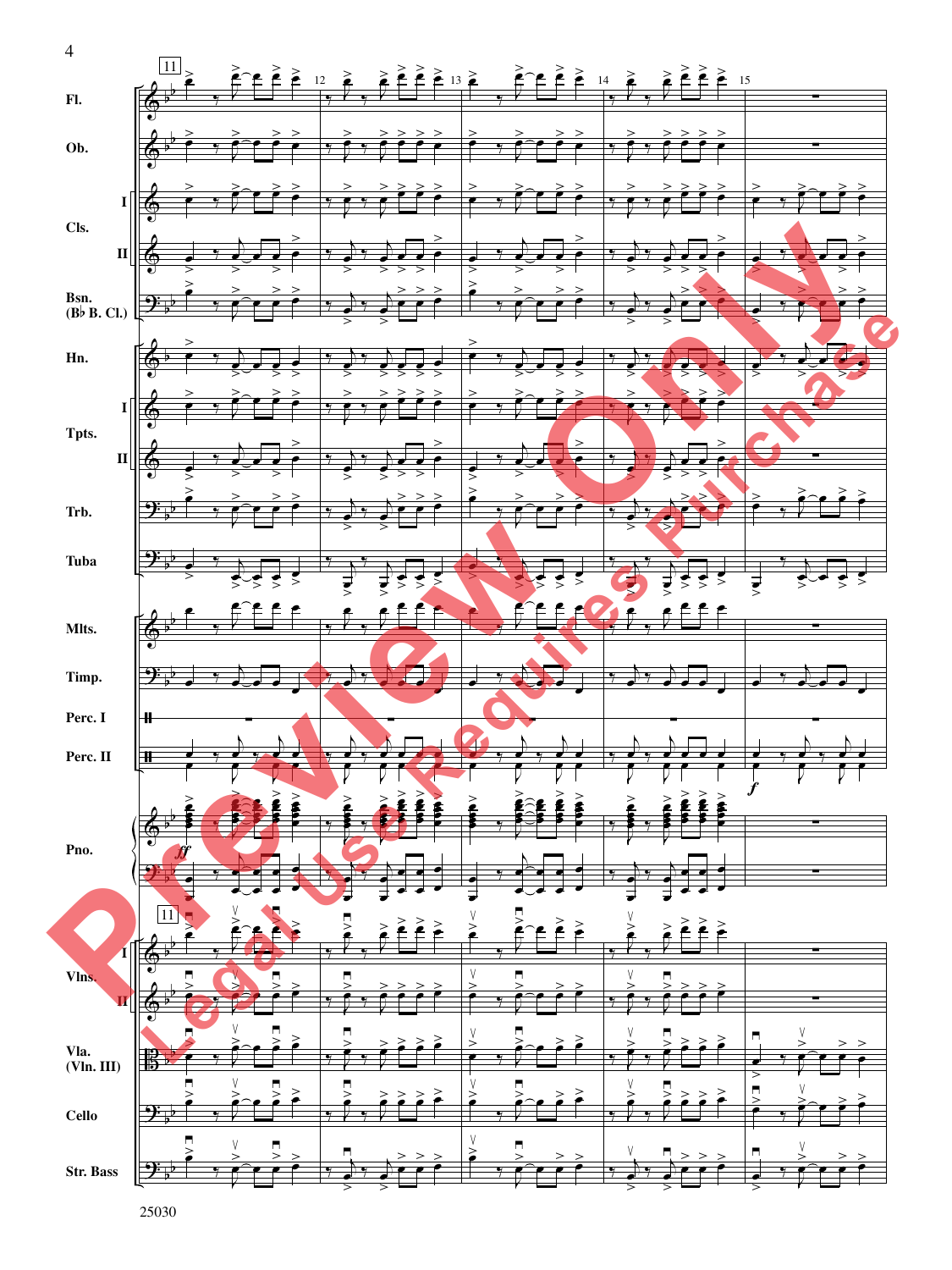![](_page_4_Figure_0.jpeg)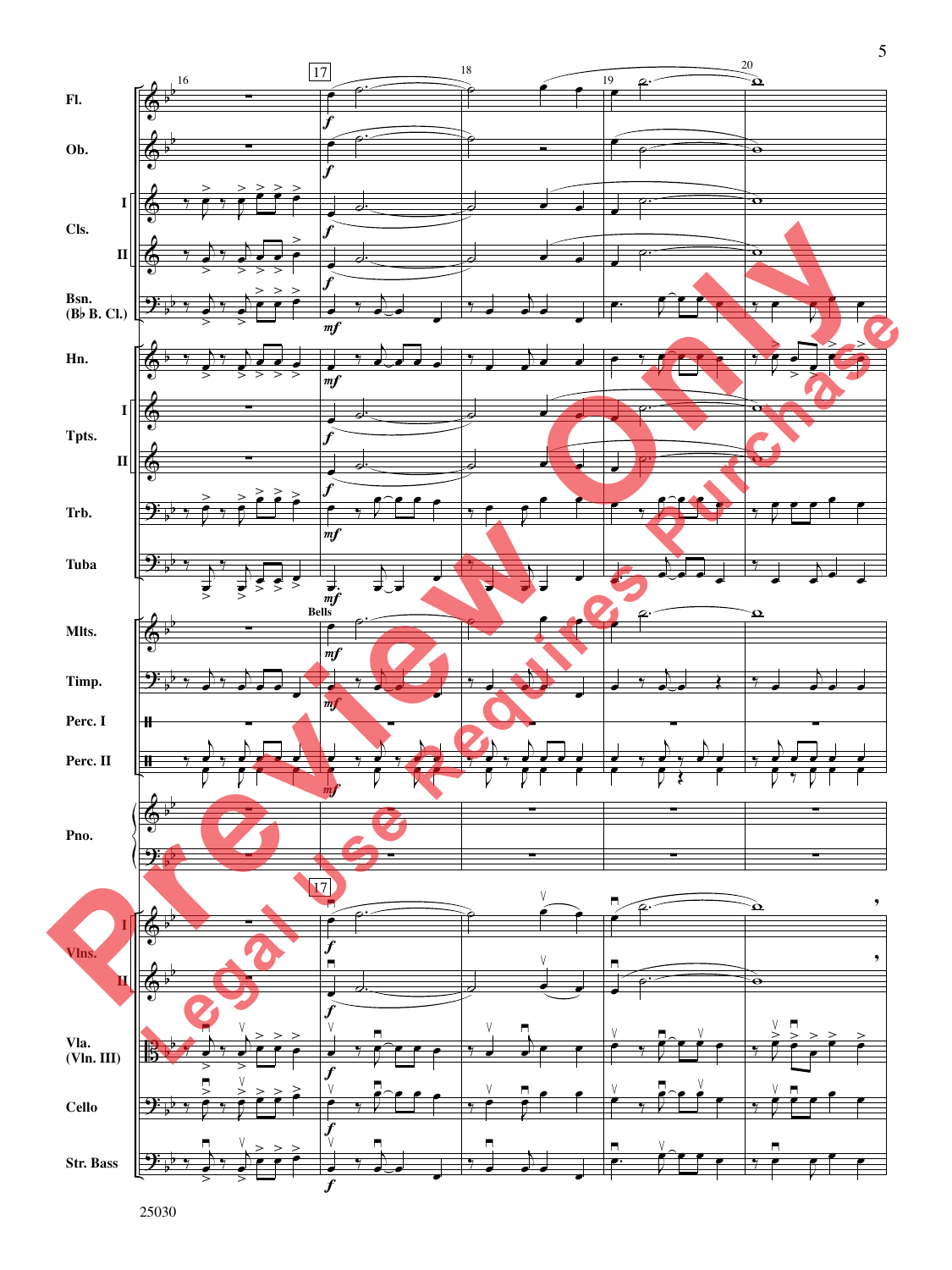![](_page_5_Figure_0.jpeg)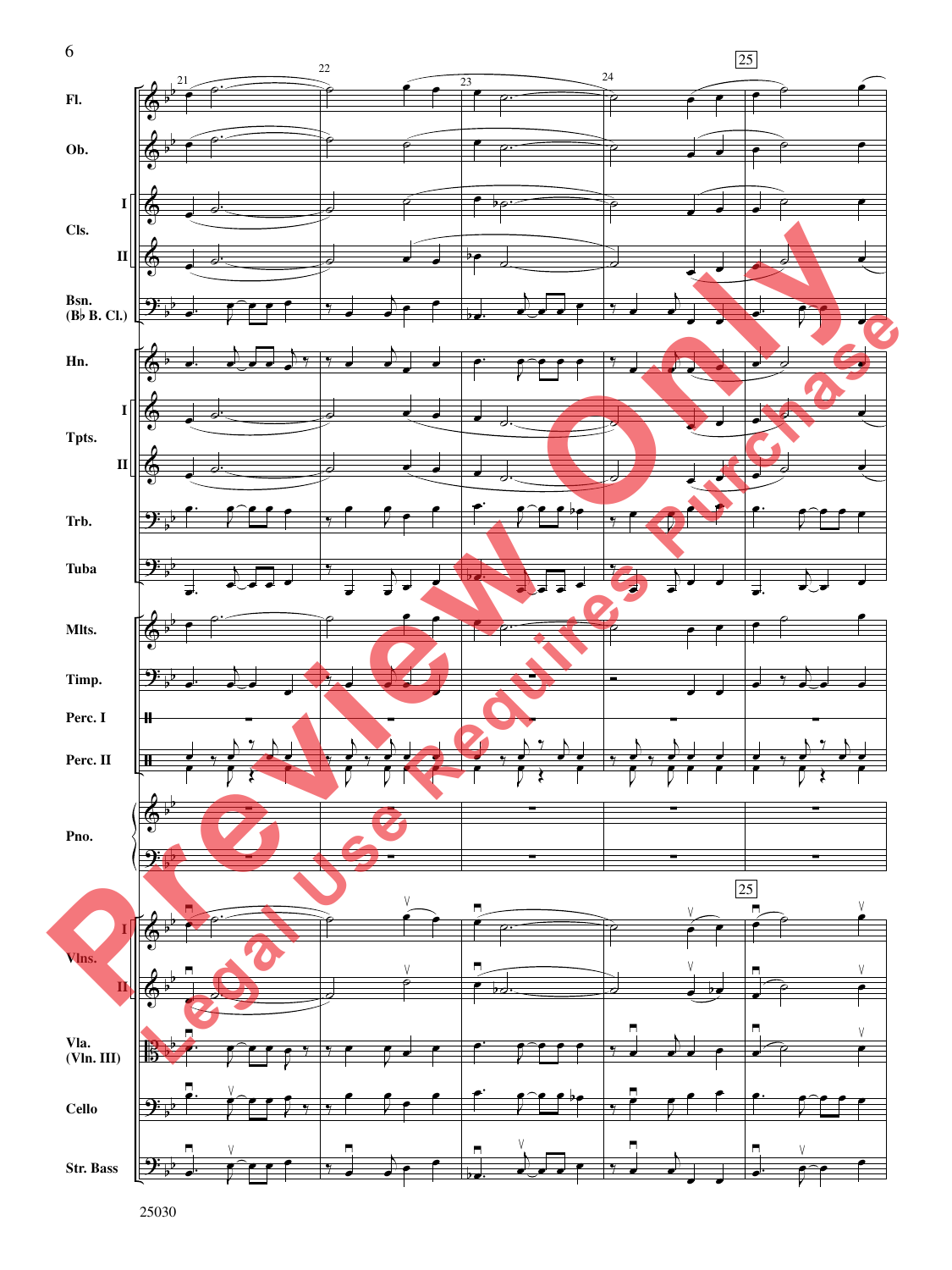![](_page_6_Figure_0.jpeg)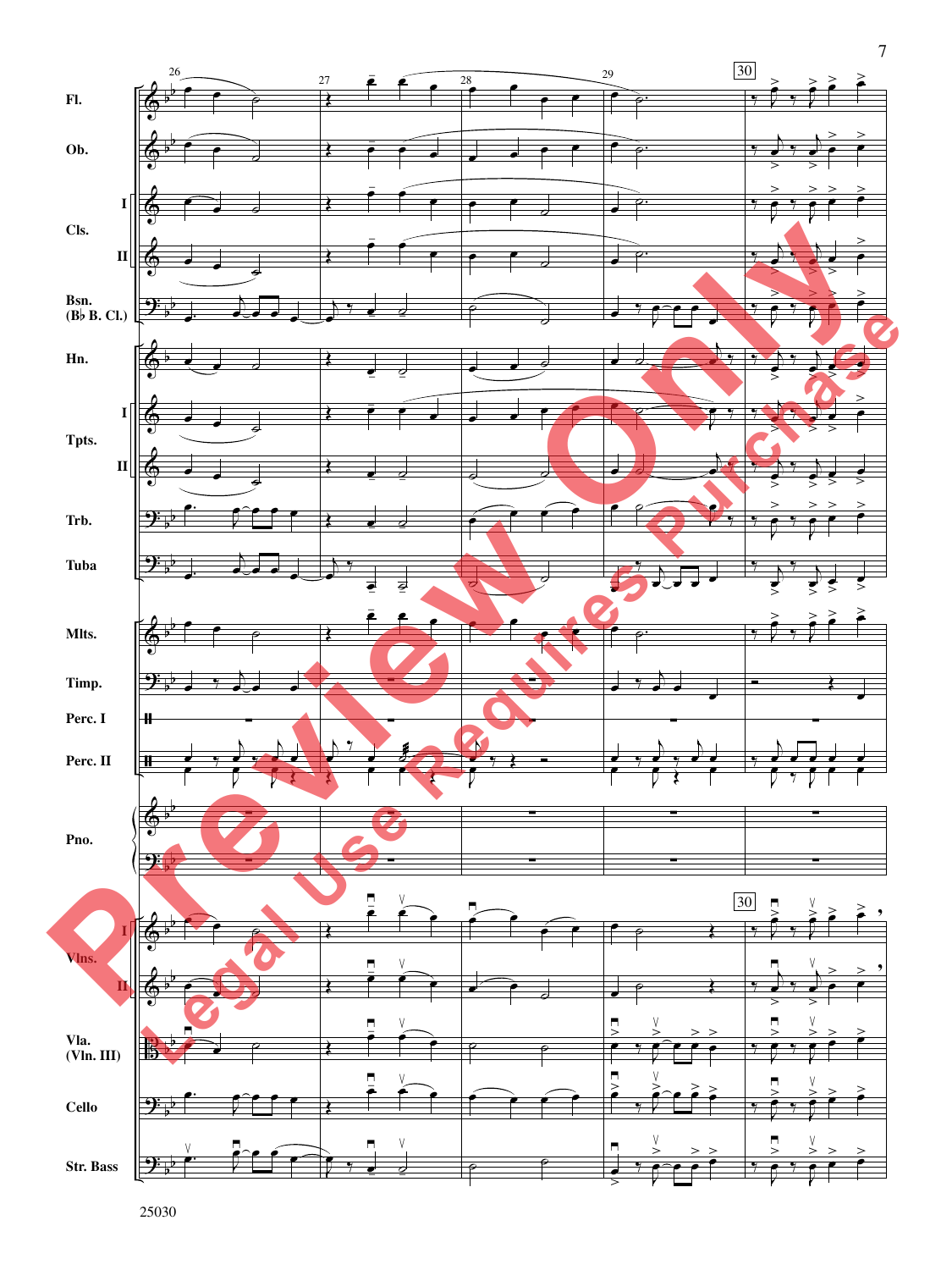![](_page_7_Figure_0.jpeg)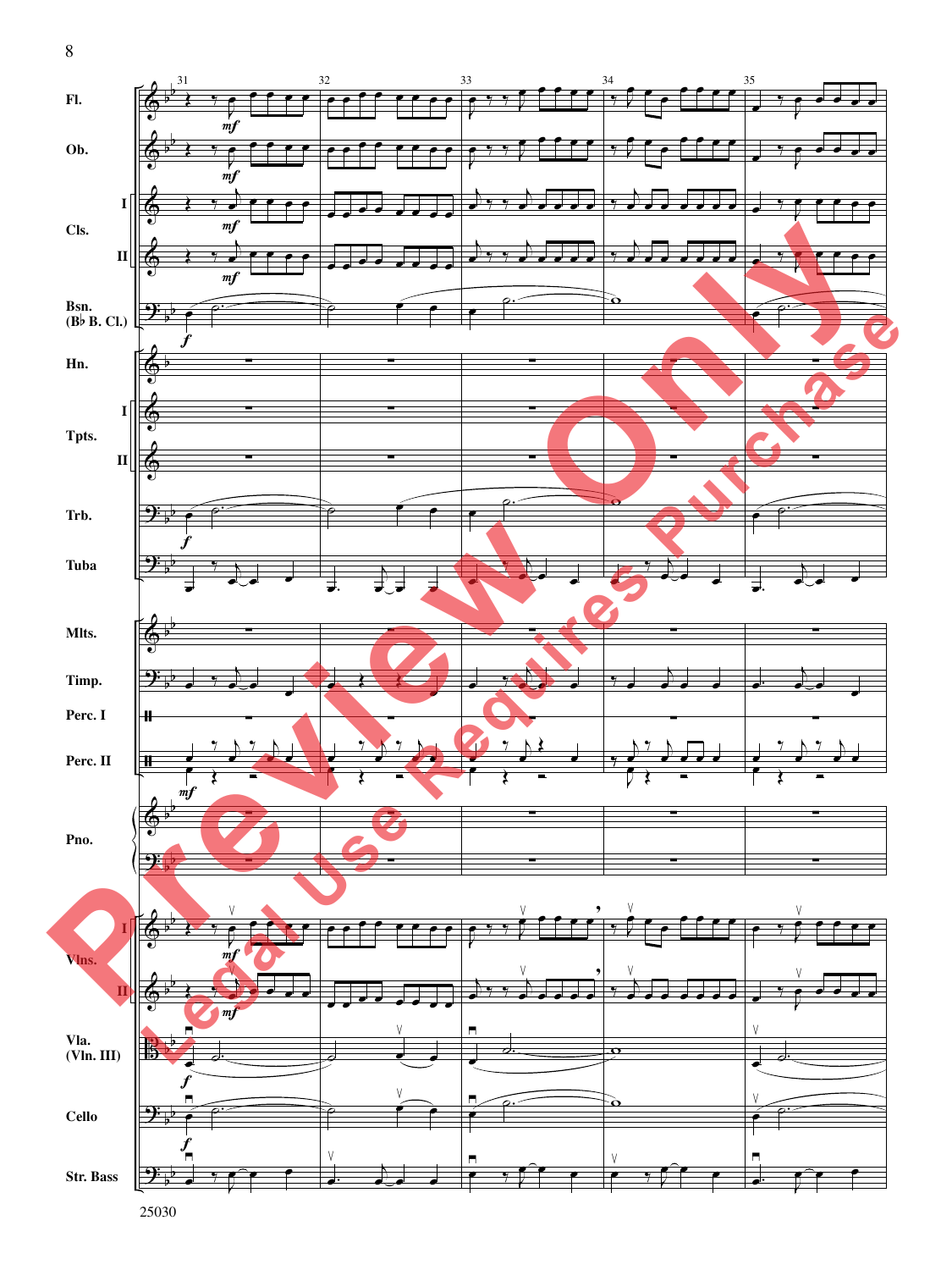![](_page_8_Figure_0.jpeg)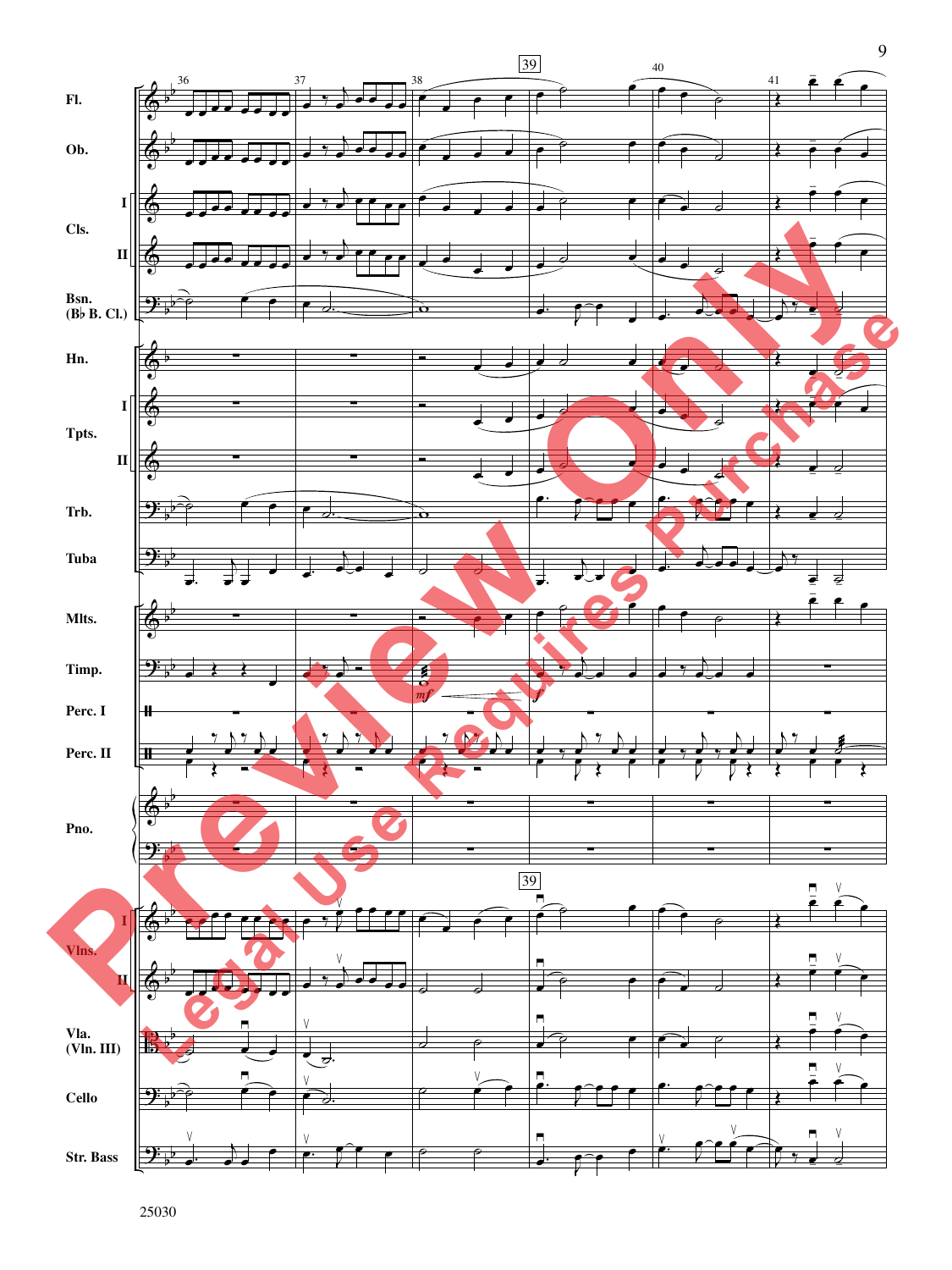![](_page_9_Figure_0.jpeg)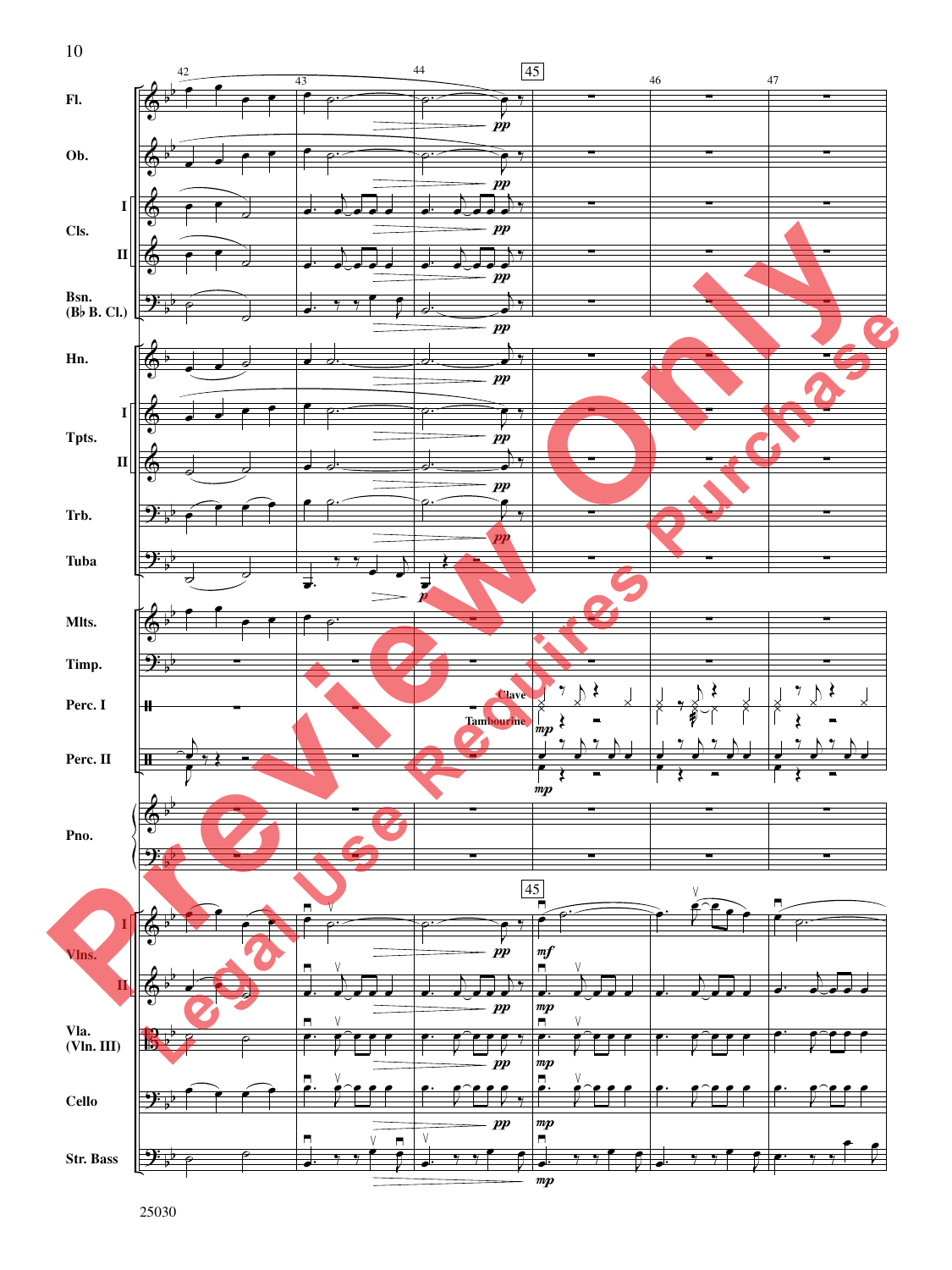![](_page_10_Figure_0.jpeg)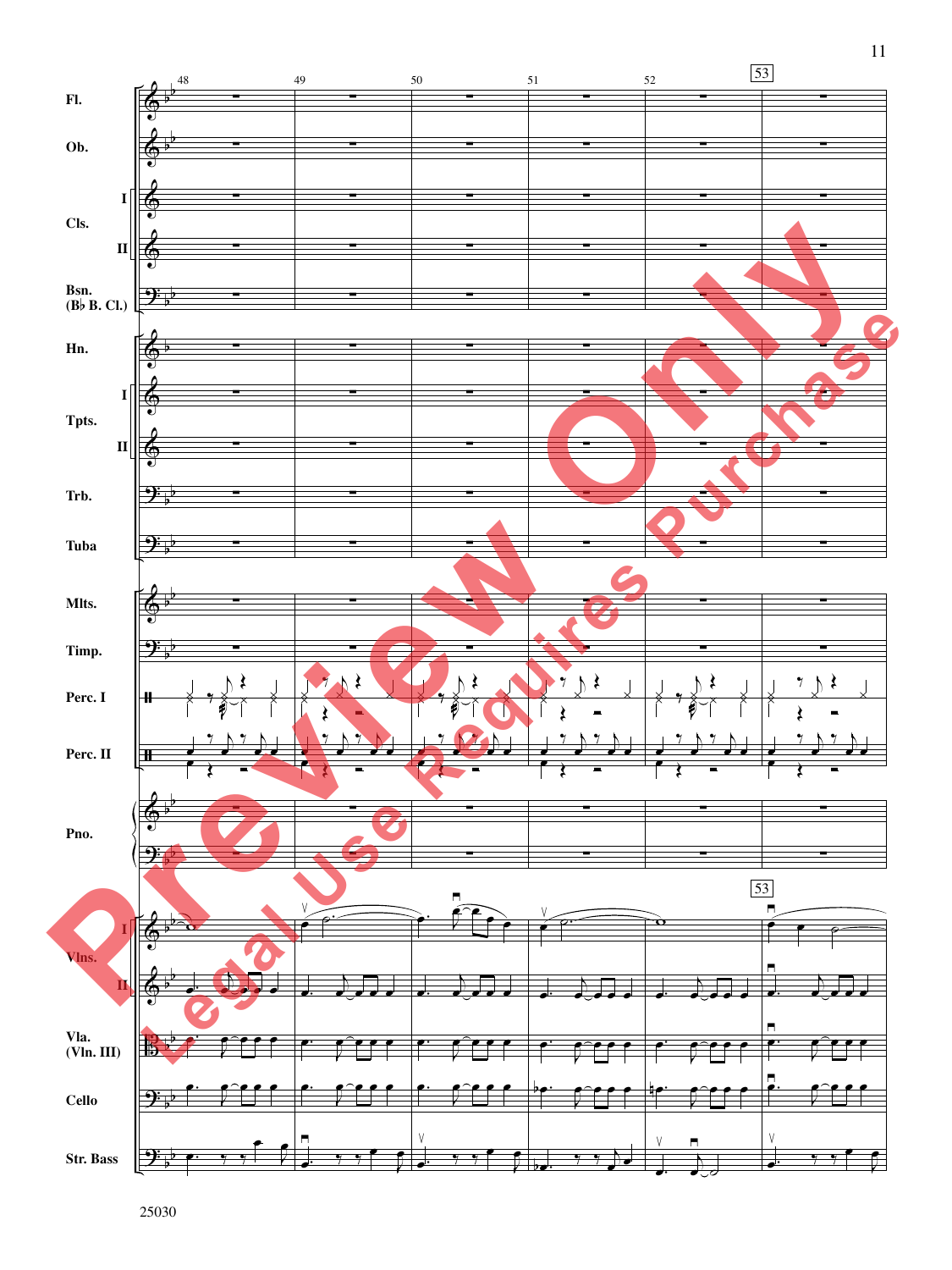![](_page_11_Figure_0.jpeg)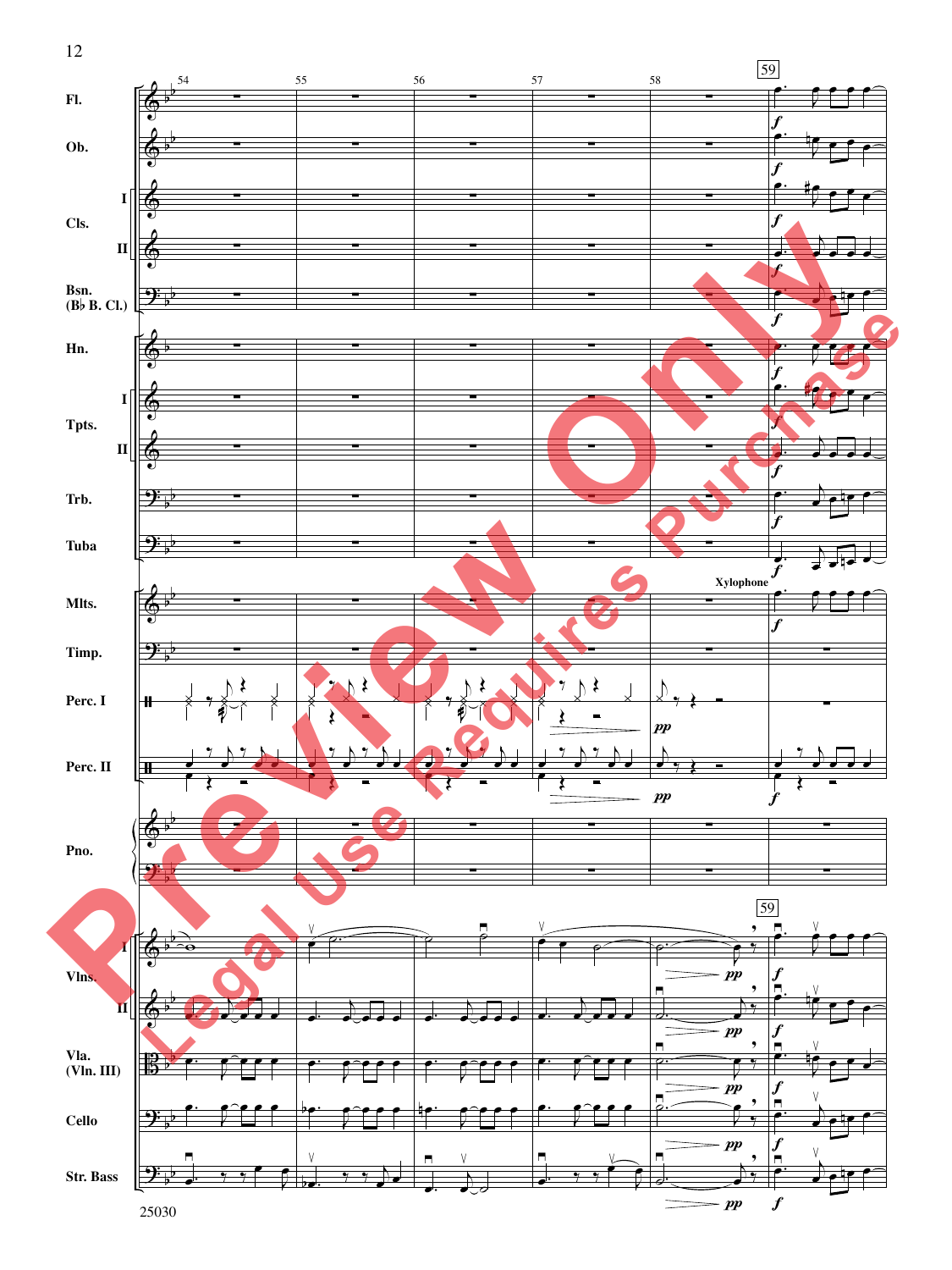![](_page_12_Figure_0.jpeg)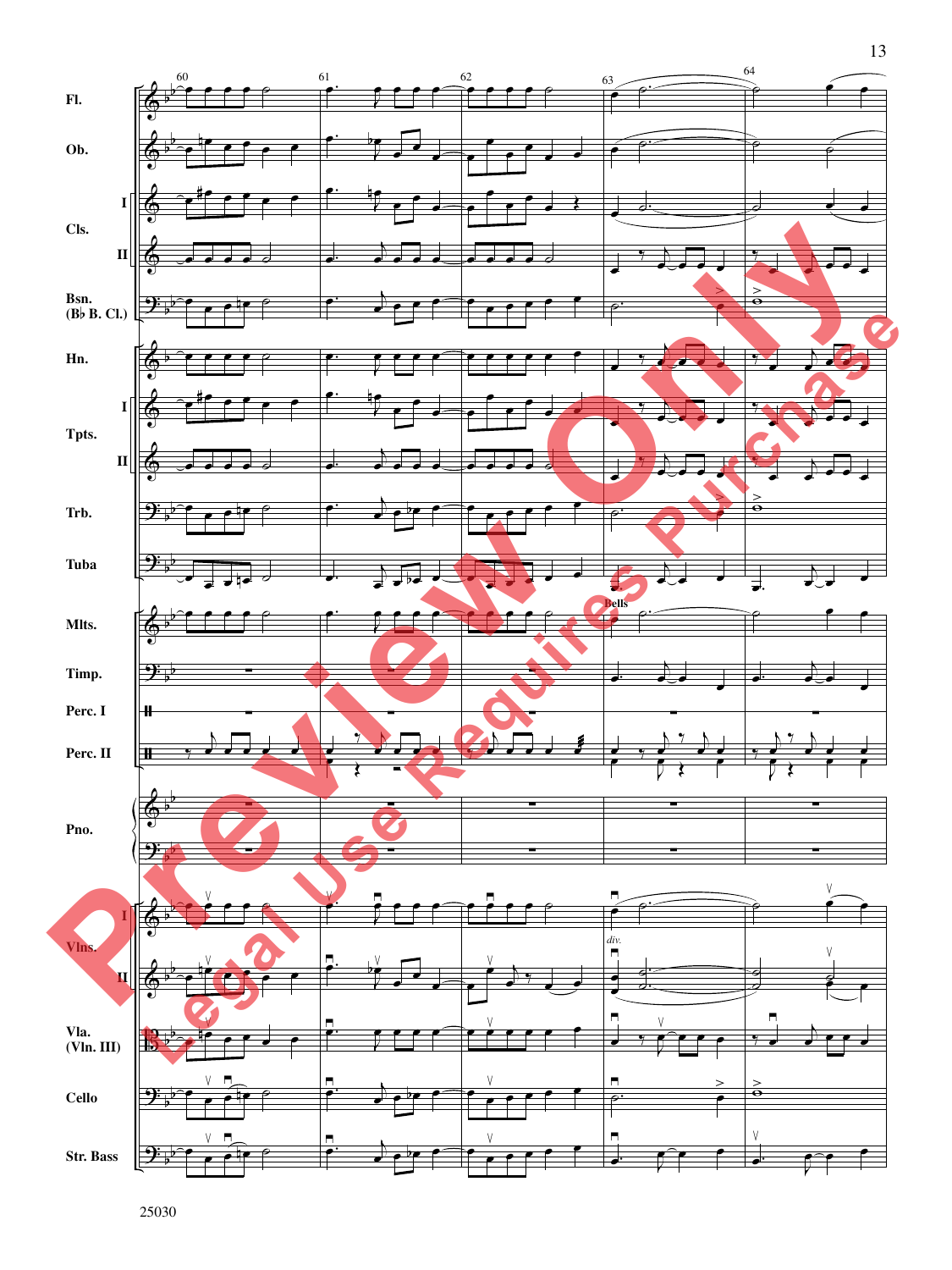![](_page_13_Figure_0.jpeg)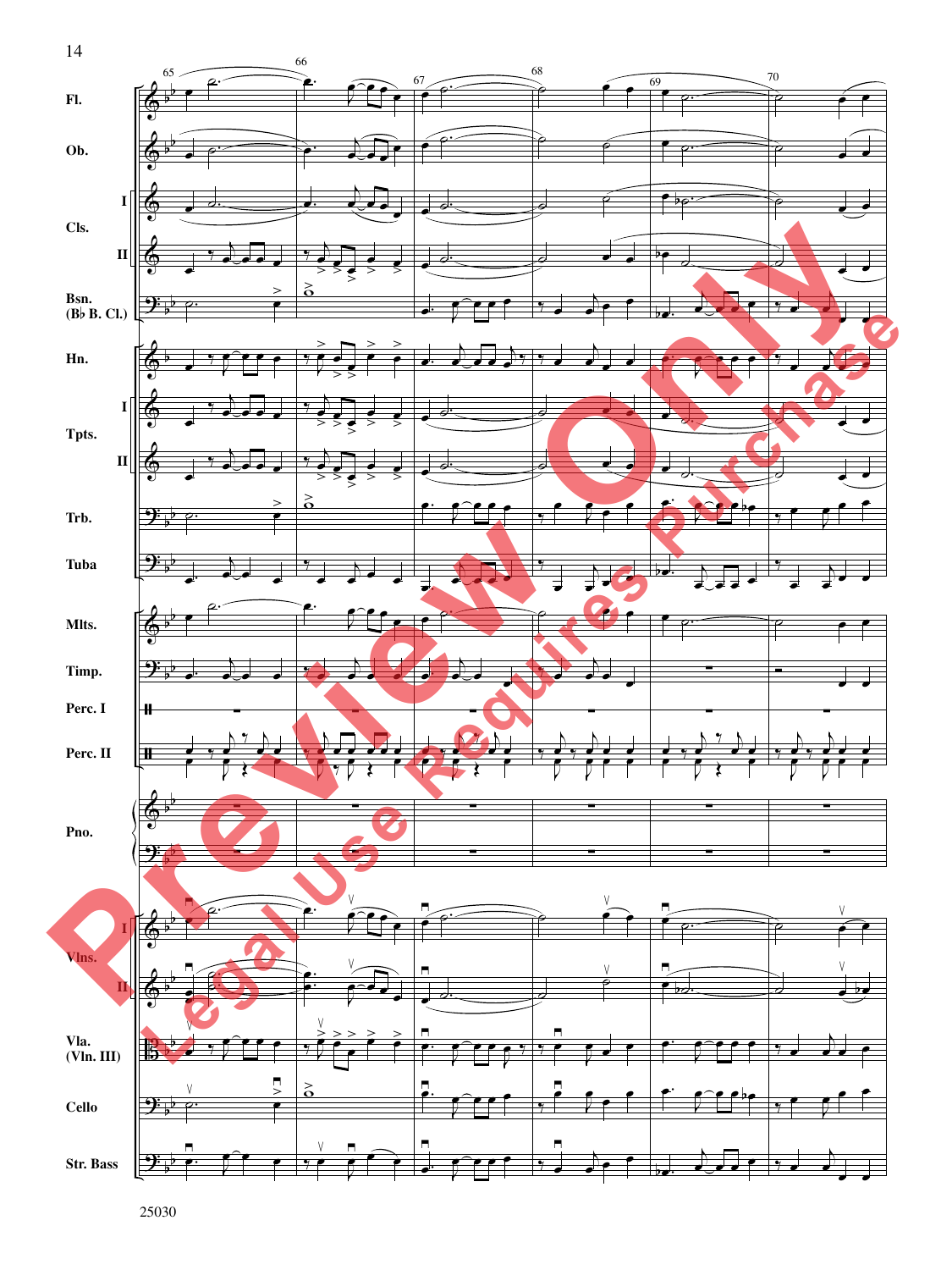![](_page_14_Figure_0.jpeg)